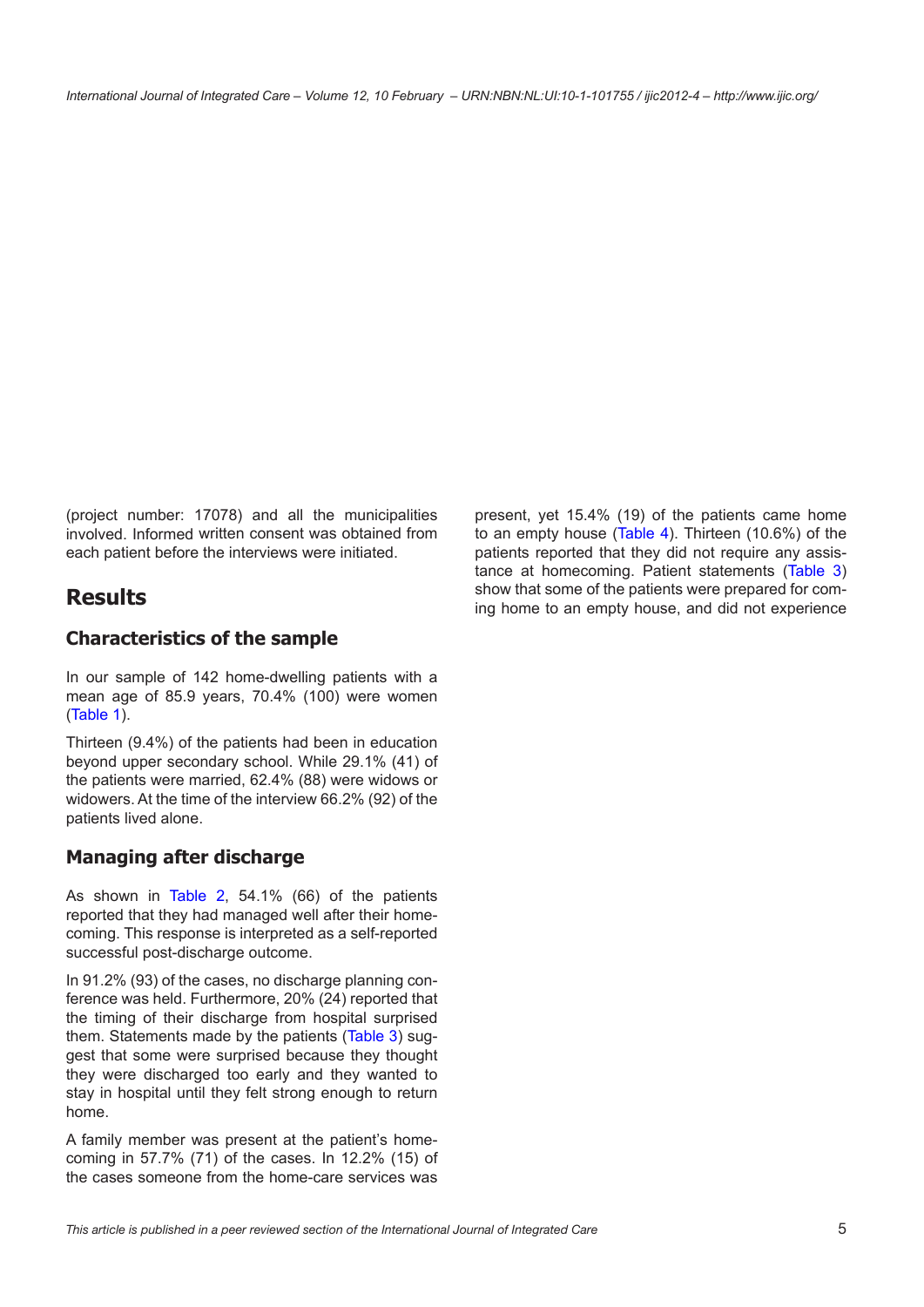|  | Table 1. Characteristics of the sample |  |  |
|--|----------------------------------------|--|--|
|--|----------------------------------------|--|--|

| Discharged to own home, 43% (n=142/330)                                                                                             |                                                      |  |  |
|-------------------------------------------------------------------------------------------------------------------------------------|------------------------------------------------------|--|--|
| Length of hospital stay<br>Mean<br>Median                                                                                           | 10.4 days<br>7 days                                  |  |  |
| Time since discharge<br>Mean<br>Median                                                                                              | 16.7 days<br>14 days                                 |  |  |
| $ADL$ -sum <sup>1</sup> (S.D.)<br>Mean<br>Median                                                                                    | 10.5 (1.79)<br>11                                    |  |  |
| $IADL-sum2 (S.D.)$<br>Mean<br>Median                                                                                                | 4.9 (1.83)<br>5                                      |  |  |
| Age<br>Mean<br>Median                                                                                                               | 85.9 years<br>85 years                               |  |  |
|                                                                                                                                     | % (n)                                                |  |  |
| Gender<br>Women<br>Men                                                                                                              | 70.4 (100)<br>29.6 (42)                              |  |  |
| <b>Marital status</b><br>Married<br>Widow/widower<br>Divorced<br>Cohabiting<br>Unmarried                                            | 29.1 (41)<br>62.4 (88)<br>3.5(5)<br>0.7(1)<br>4.3(6) |  |  |
| Level of education<br>Primary school<br>Lower secondary/vocational school<br>Upper secondary school<br>University or college degree | 46 (64)<br>38.8 (54)<br>5.8(8)<br>9.4(13)            |  |  |
| Living status<br>Alone<br>With someone                                                                                              | 66.2 (92)<br>33.8 (47)                               |  |  |
| Type of residence<br>Private, not adapted<br>Private, adapted<br>Municipal housing, adapted<br>Other                                | 42.8 (59)<br>26.8 (37)<br>29 (40)<br>1.4(2)          |  |  |

1 ADL-sum ranges from 4—dependent in all activities to 12—independent in ail activities.

2 IADL-sum ranges from 3—dependent in all activities to 9—independent in all activities.

### **Table 2.** Self-reported post-discharge outcome

| How have you managed since coming home from<br>hospital?       | % (n)     |  |
|----------------------------------------------------------------|-----------|--|
| It has been okay all along                                     | 54.1 (66) |  |
| It was difficult at first, but okay after a while              | 18.9(23)  |  |
| It has been mixed (difficult and okay) all along               | 16.4(20)  |  |
| It has been difficult all along, and I still find it difficult | 9.8(12)   |  |
| My experience does not fit in any of the categories            | 0.8(1)    |  |
| Total <sup>1</sup>                                             | 100 (122) |  |

1 Total number of patients discharged to own home were 142. For various reasons family caregivers were interviewed as proxy for 19 of the patients. Proxies were not asked to answer this question, thus, the total number of respondents who were asked this question was 123. One person did not answer the question, resulting in a total number of 122 answers.

reported being surprised by the timing of the discharge or whether they reported that there was a discharge planning conference were not statistically significant predictors in this model.

## **Discussion**

In our study, having someone at home upon returning from hospital was an important predictor for a selfreported successful post-discharge outcome. The patients were met at their home by family members in 57.7% of the cases and by others in 16.3% of the cases. The family's involvement commences early in the transition process, preparing and assisting in the homecoming for the patients. Our findings suggest that it is imperative for a successful post-discharge outcome that the patient does not come home to an empty house.

Another important predictor for a self-reported successful post-discharge outcome was having adequate formal home health care. In our sample all patients received formal home-help and/or home-nursing care. However, 28.4% of the patients found the formal help insufficient. Earlier research has pointed towards the inadequacy of municipal home-care services [\[2,](#page-7-0) [32\]](#page-9-0). In our study we are unable to pinpoint precisely what the patients found insufficient. But statements made by the patients suggest that the need for social support in addition to practical help with instrumental activities of daily living is perhaps the one need not commonly met by formal caregivers in today's 'stopwatch service' provision. To promote a feeling of well-being and mastery after coming home, it seems to be important for the municipality to perform an assessment of the patients' needs for services that correspond to the patients' own expectations.

As earlier research has shown, informal help from family and friends is an important supplement to the for-mal home help provided by the municipality [[6](#page-8-0), [12](#page-8-0), [28,](#page-8-0) [32](#page-9-0)–[35\]](#page-9-0). In our sample 80.3% of the patients received help from family and friends. Our findings, supported by patients stating 'it would not have gone this well without my daughter' and 'the home nurses and my wife are helping me' [\(Table 3](#page-6-0)), highlights the importance of both the informal and formal caregivers at homecoming.

In our logistic regression model ADL and IADL function were not statistically significant with regard to the dependent variable. That is not to say that the patient's functional status does not affect the postdischarge outcome, it probably just means that the patient's functional dependency was compensated for by the amount of formal and informal help received post-discharge.

Despite the fact that 91.2% of the patients reported that there was no discharge planning conference and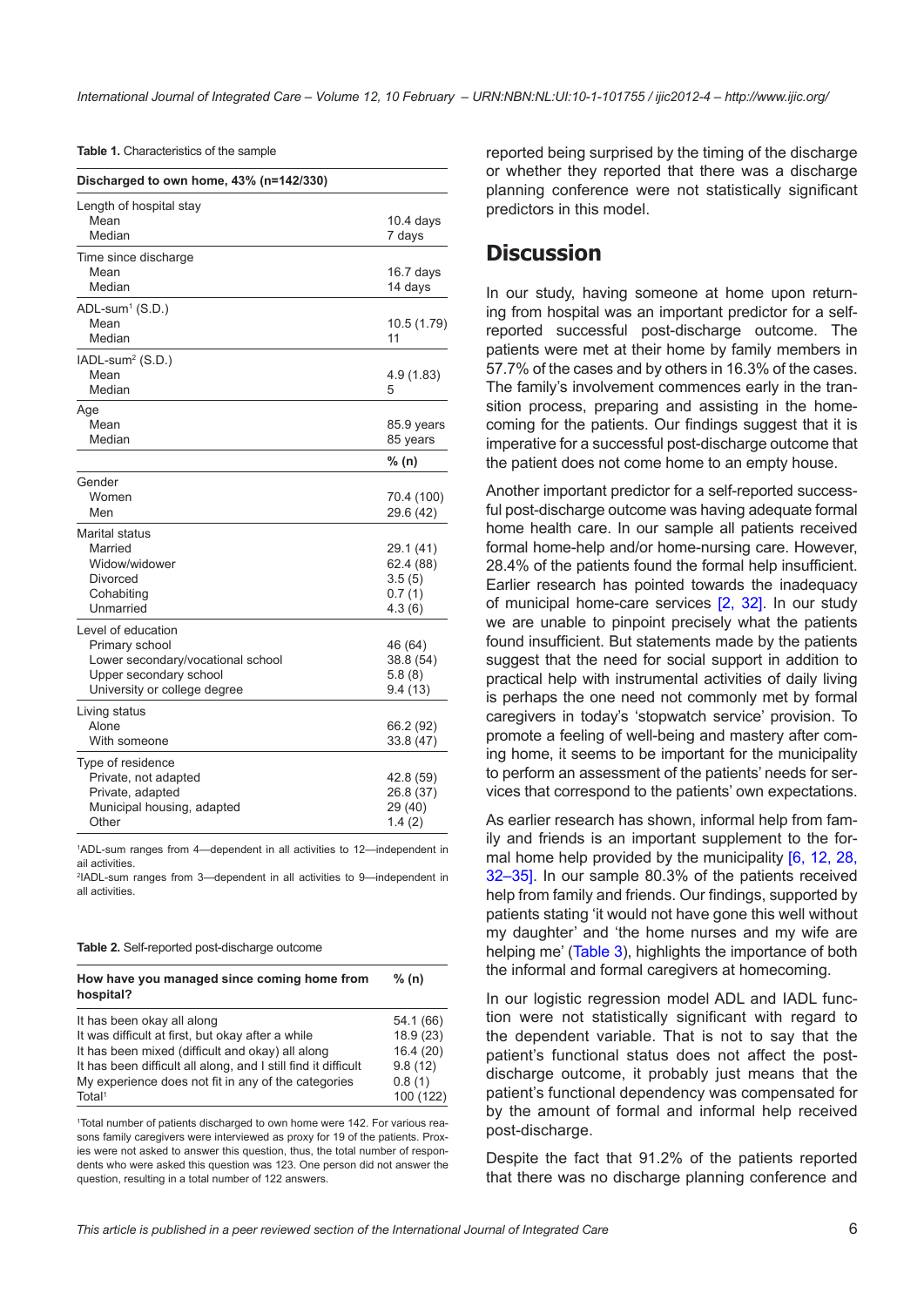## <span id="page-6-0"></span>**Table 3.** Examples of patient statements

| Question                                                                                  |             | Typical statements-patient quotes                                                                                                                                                                                                                                                                                                                                                                                                                                                                                                                                                                                                                                                                                               |
|-------------------------------------------------------------------------------------------|-------------|---------------------------------------------------------------------------------------------------------------------------------------------------------------------------------------------------------------------------------------------------------------------------------------------------------------------------------------------------------------------------------------------------------------------------------------------------------------------------------------------------------------------------------------------------------------------------------------------------------------------------------------------------------------------------------------------------------------------------------|
| How have you managed<br>at home since your<br>discharge?                                  | Well        | "I have received a lot of help, my son is visiting"<br>"It has been okay all along thanks to the home nurses"<br>"The home nurses and my wife are helping me"<br>"It would not have gone this well without my daughter"                                                                                                                                                                                                                                                                                                                                                                                                                                                                                                         |
|                                                                                           | Not<br>well | "I have not been well, very dizzy and powerless"<br>"I feel tired and weak, and the home nurses are not here long enough"<br>"I think I was discharged too early considering my health status"<br>"I have had some pain, it has been difficult to walk"<br>"I feel lonely after coming home"                                                                                                                                                                                                                                                                                                                                                                                                                                    |
| If you came home to an<br>empty house, how was<br>that experience for you?                | Good        | "It was okay, I didn't need someone there"<br>"It was okay, I had my telephone and TV. I have always lived alone, so I'm used to it"<br>"I knew I would be on my own at home, it was okay"                                                                                                                                                                                                                                                                                                                                                                                                                                                                                                                                      |
|                                                                                           | <b>Bad</b>  | "No one was there. No one was there to say, "welcome home". The mailbox was full. But the home<br>care aide came and helped me to bed"<br>"I was too tired to "feel anything", I fell asleep in my chair. The taxi driver helped me to my living room"<br>"I felt lonely and abandoned. I had a dream that the home care aide would be there ready with a cup<br>of coffee"<br>"It was very difficult. I had great pain in my hip, and I had to walk the stairs to my house. Luckily, a<br>neighbor came to my assistance"<br>"On account of a misunderstanding the hospital's discharge notice failed to reach my family. That's<br>why I came to an empty house. I was able to reach my family, and they came shortly after." |
| If the formal help you<br>receive is insufficient.<br>what would you want<br>differently? |             | "I would like to exercise more"<br>"I could use some more physical therapy"<br>"It is not enough and the job they do is often unsatisfactory"<br>"I need more help with laundry and window cleaning. I am lonely"<br>"I wish someone could do my grocery shopping"<br>"I need help with house cleaning"<br>"I only get help with one shower per week"<br>"I wish I could get more than two hours per week now that I am ill"                                                                                                                                                                                                                                                                                                    |
| Did the timing of the<br>discharge surprise you?                                          | <b>No</b>   | "I was prepared"<br>"I was told the same day, but felt prepared"<br>"No, I was prepared they wouldn't let me stay long, despite me feeling weak and weary"                                                                                                                                                                                                                                                                                                                                                                                                                                                                                                                                                                      |
|                                                                                           | Yes         | "I felt I was too ill to go home"<br>"I thought they would run more tests and that the stay would be longer. I was very ill"<br>"I wanted to stay at the hospital longer"<br>"I had not been told what was wrong with me, I was surprised. They took our beds in the morning, and<br>I had to sit on a chair waiting for the taxi until 5 pm. It was horrible"<br>"Yes, and because of that I asked to stay longer, but my request was declined"                                                                                                                                                                                                                                                                                |

### **Table 4.** Homecoming

| Was someone present when you came home from<br>the hospital?               | % (n)     |
|----------------------------------------------------------------------------|-----------|
| Not necessary, I can manage on my own                                      | 10.6(13)  |
| No. I came home to an empty house                                          | 15.4(19)  |
| Yes, my next of kin was present                                            | 57.7(71)  |
| Yes, someone from the formal home health services was 12.2 (15)<br>present |           |
| Someone else was present                                                   | 4.1(5)    |
| Total <sup>1</sup>                                                         | 100 (123) |

1 Total number of patients discharged to own home was 142. For various reasons family caregivers were interviewed as proxy for 19 of the patients. Proxies were not asked to answer this question, thus, the total number of respondents who were asked this question was 123.

that 20% reported being surprised by the timing of their discharge, the logistic regression model did not confirm our assumption that these variables are significant predictors of a successful post-discharge outcome. However, these findings raise questions that need further exploration concerning the quality of the discharge planning and the cooperation between formal and informal caregivers regarding the patient's discharge.

The capacity in the Norwegian home-care sector is under pressure [[9](#page-8-0)] and the findings from this study indicate that both informal care and formal home health care are vital elements for older patients discharged from hospital.

# **Conclusion**

Our findings show that having someone at home upon returning from hospital and having adequate formal home-care services are significantly associated with patient-reported success in managing well in the longterm after returning home from hospital.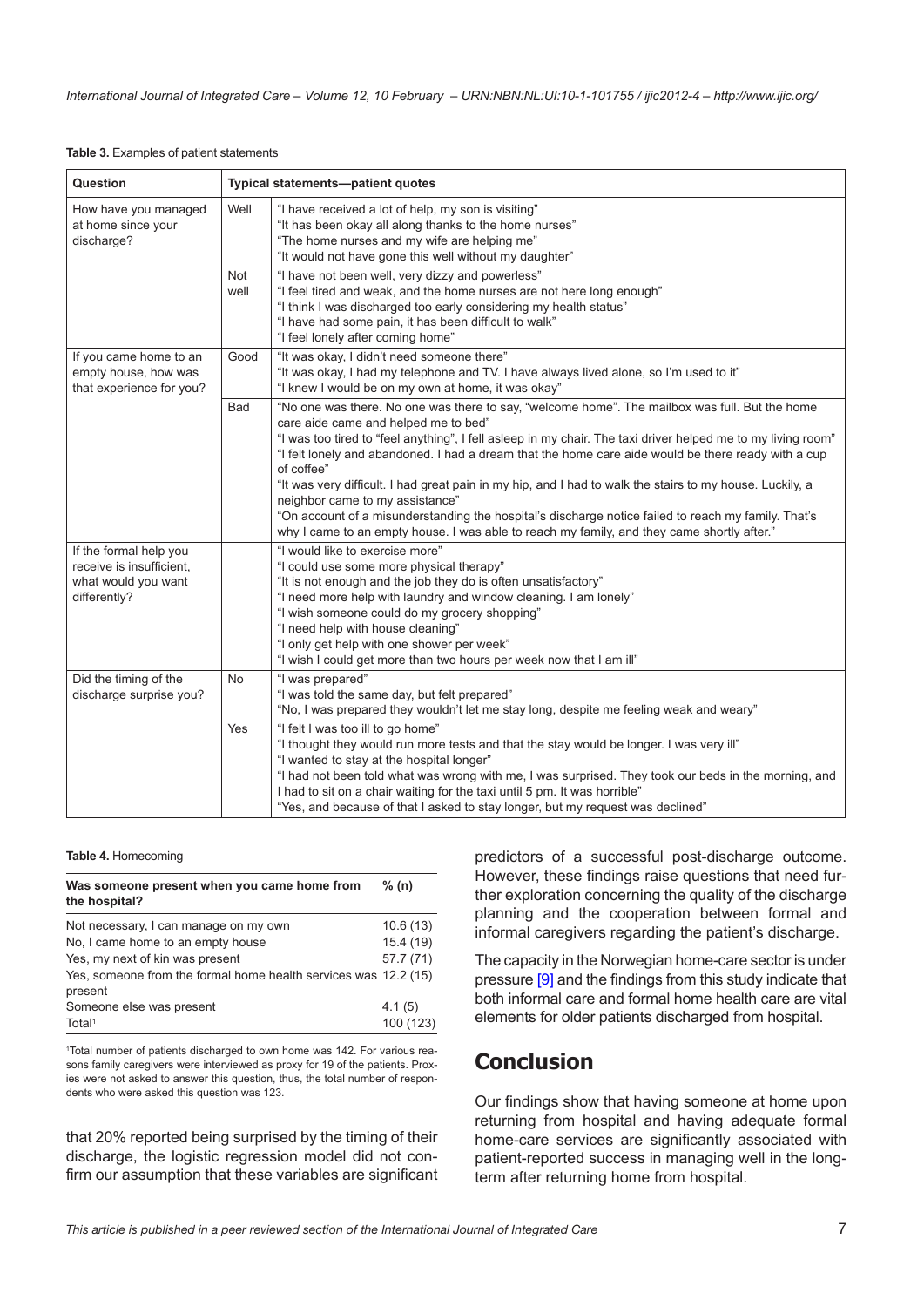### <span id="page-7-0"></span>**Table 5.** Logistic regression model

|                                         | <b>B</b> (S.E.) | p-Value | Odds ratio (95% CI)    |
|-----------------------------------------|-----------------|---------|------------------------|
| Gender (0=female)                       | 0.396(0.514)    | 0.411   | 1.486 (0.543-4.070)    |
| Age                                     | $-0.090(0.056)$ | 0.110   | $0.914(0.819 - 1.021)$ |
| Length of stay                          | $-0.026(0.025)$ | 0.298   | $0.974(0.927 - 1.024)$ |
| $ADL$ -sum <sup>1</sup>                 | $-0.246(0.166)$ | 0.140   | $0.782(0.565 - 1.084)$ |
| $IADL$ -sum <sup>2</sup>                | 0.076(0.149)    | 0.608   | 1.079 (0.806-1.446)    |
| Adequate help from municipality (0=no)  | 1.430 (0.518)   | 0.006   | 4.177 (1.514-11.526)   |
| Someone present when I came home (0=no) | 1.558 (0.682)   | 0.022   | 4.749 (1.248-18.078)   |
| Live alone $(0 = yes)$                  | 0.525(0.520)    | 0.313   | 1.690 (0.610-4.682)    |
| Help from family now (0=no help)        | $-0.885(0.600)$ | 0.140   | $0.413(0.127 - 1.337)$ |
| Discharge planning conference (0=no)    | 0.513(0.995)    | 0.606   | 1.671 (0.238-11.752)   |
| Surprised by discharge (0=yes)          | 0.903(0.576)    | 0.117   | 2.467 (0.797-7.634)    |
| Constant                                | 7.736 (5.350)   | 0.148   | 2288.178               |

\*The dependent variable: self-reported post-discharge outcome (0=the first 2–3 weeks after discharge from hospital were difficult in the beginning, but ok after a while/both difficult and ok all along/difficult all along and still difficult, 1=ok all along).

1 ADL-sum ranges from 4—dependent in all activities to 12—independent in all activities.

2 IADL-sum ranges from 3—dependent in all activities to 9—independent in all activities.

(Hosmer and Lemeshow model goodness of fit p=0.894) (n=122).

# **Reviewers**

**Omar Hasan**, MBBS, MPH, MS, Medical Director, Continuum of Care Strategies, Brigham and Women's Hospital, Boston, MA, USA

**Carol Levine**, MA, Director, Families and Health Care Project, United Hospital Fund, 1411 Broadway, 12th Floor, New York, NY 10018-3496, USA

**Ingalill Rahm Hallberg**, Professor in Health Care Science; president of the European Academy of Nursing Science (EANS); Assistant Vice Chancellor, Lund University, Sweden

**Olle Söderhamn**, RN PhD, Professor (Nursing Science) University of Agder, Faculty of Health and Sport Sciences, P.O. Box 509, NO-4898 Grimstad (Norway); and Centre for Caring Research—Southern Norway.

## **References**

- 1. Grimmer K, Moss J, Gill T. Discharge planning quality from the carer perspective. Quality of Life Research 2000;9(9):1005–13.
- 2. LeClerc CM, Wells DL, Craig D, Wilson JL. Falling short of the mark: tales of life after hospital discharge. Clinical Nursing Research 2002;11(3):242–66.
- 3. Rosswurm MA, Lanham DM. Discharge planning for elderly patients. Journal of Gerontological Nursing 1998;24(5):14.
- 4. Coleman EA. Falling through the cracks: challenges and opportunities for improving transitional care for persons with continuous complex care needs. Journal of the American Geriatrics Society 2003;51(4):549–55.
- 5. Turner BJ, Fleming JM, Ownsworth TL, Cornwell PL. The transition from hospital to home for individuals with acquired brain injury: a literature review and research recommendations. Disability and Rehabilitation 2008;30(16):1153–76.
- 6. Naylor M, Keating SA. Transitional care. American Journal of Nursing 2008;108(9):58–63.
- 7. Gautun H, Hermansen Å. Eldreomsorg under press. Kommunenes helse- og omsorgstilbud til eldre. [Geriatric care under pressure. Municipal health and care services for the elderly.]. Oslo: Fafo Institute for Labour and Social Research; 2011. [In Norwegian].
- 8. Ytrehus S. Housing procurement for the frail elderly: public or private responsibility? The view of the elderly in Norway. Journal of Housing for the Elderly 2011;25(1):89–106.
- 9. Romøren TI, Torjesen DO, Landmark B. Promoting coordination in Norwegian health care. Internation Journal for Integrated Care [serial online] 2011 Oct 7;11. [cited 13 Oct 2011]. Available from:<http://www.ijic.org>. URN:NBN:NL:UI:10-1-101575.
- 10. Statistics Norway. Users of home-based services, by age. 1992–2010. Norway: Statistics Norway; 2011. [cited 13 Oct 2011]. Available from: [http://www.ssb.no/pleie\\_en/tab-2011-07-08-04-en.html.](http://www.ssb.no/pleie_en/tab-2011-07-08-04-en.html)
- 11. Statistics Norway. Average numbers of assigned hours per week for users of home help and home nursing. Age and need for assistance. 2010. Norway: Statistics Norway; 2010. [cited 13 Oct 2011]. Available from: [http://www.ssb.no/pleie\\_en/tab-](http://www.ssb.no/pleie_en/tab-2011-07-08-07-en.html)[2011-07-08-07-en.html.](http://www.ssb.no/pleie_en/tab-2011-07-08-07-en.html)
- 12. Popejoy LL, Moylan K, Galambos C. A review of discharge planning research of older adults 1990–2008. West Journal of Nursing Research 2009;31(7):923–47.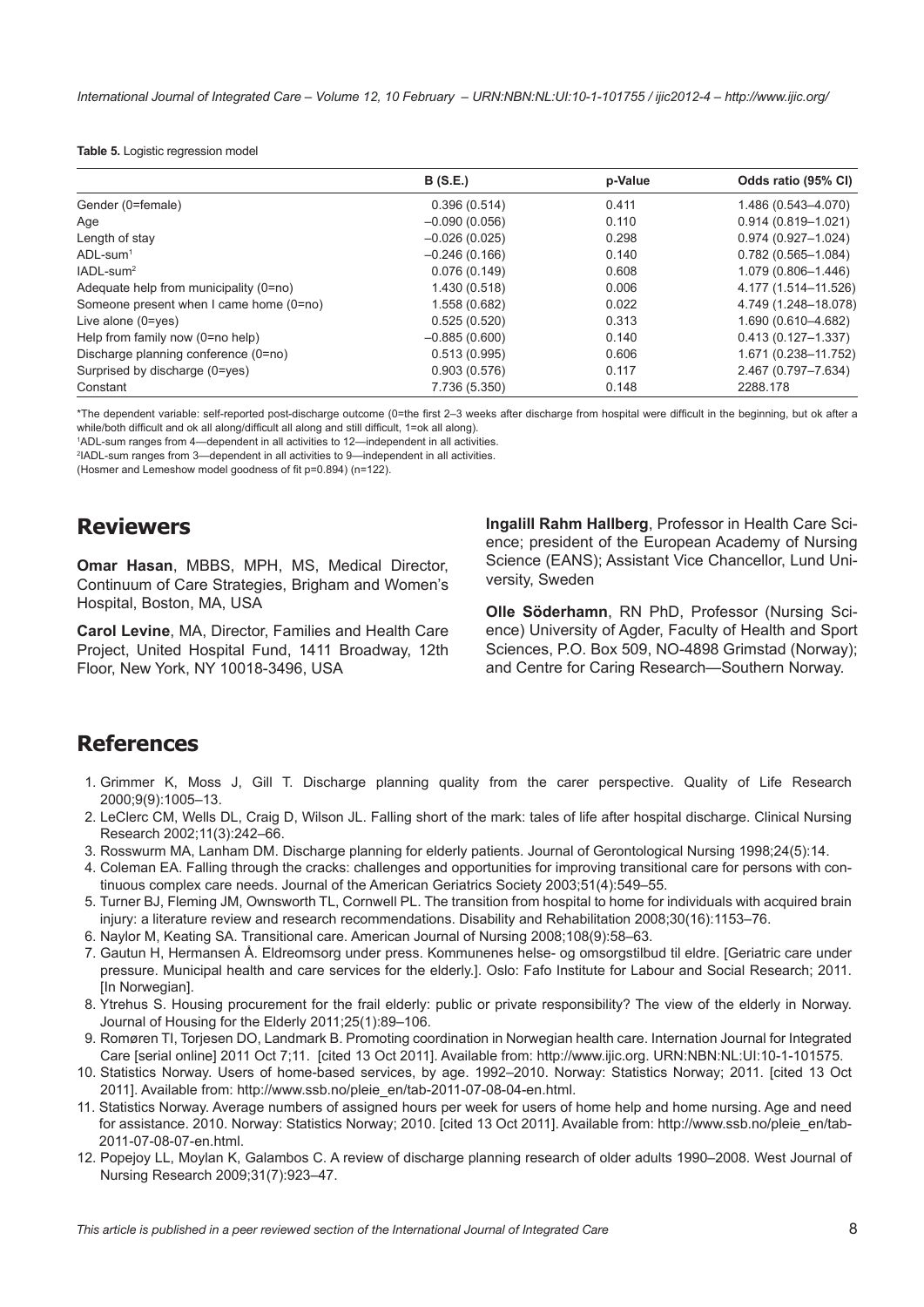<span id="page-8-0"></span>*International Journal of Integrated Care – Volume 12, 10 February – URN:NBN:NL:UI:10-1-101755 / ijic2012-4 – http://www.ijic.org/*

- 13. Shepperd S, McClaran J, Phillips CO, Lannin NA, Clemson LM, McCluskey A, et al. Discharge planning from hospital to home. Cochrane Database Systematic Reviews 2010(1):CD000313.
- 14. Coffey A. Discharging older people from hospital to home: what do we know? International Journal of Older People Nursing 2006;1(3):141–50.
- 15. Bauer M, Fitzgerald L, Haesler E, Manfrin M. Hospital discharge planning for frail older people and their family. Are we delivering best practice? A review of the evidence. Journal of Clinical Nursing 2009;18(18):2539–46.
- 16. Rydeman I, Tornkvist L. Getting prepared for life at home in the discharge process—from the perspective of the older persons and their relatives. International Journal for Older People Nursing 2010;5(4):254–64. Epub 2010/11/19.
- 17. Hastings SN, Purser JL, Johnson KS, Sloane RJ, Whitson HE. Frailty predicts some but not all adverse outcomes in older adults discharged from the emergency department. Journal of the American Geriatrics Society 2008;56(9):1651–7.
- 18. Forster AJ, Murff HJ, Peterson JF, Gandhi TK, Bates DW. The incidence and severity of adverse events affecting patients after discharge from the hospital. Annals of Internal Medicine 2003;138(3):161–7.
- 19. Heggestad T. Do hospital length of stay and staffing ratio affect elderly patients' risk of readmission? A nation-wide study of Norwegian hospitals. Health Services Research 2002;37(3):647–65. Epub 2002/07/23.
- 20. Condelius A, Edberg AK, Hallberg IR, Jakobsson U. Utilization of medical healthcare among people receiving longterm care at home or in special accommodation. Scandinavian Journal of Caring Sciences 2010;24(2):404–13. Epub 2009/12/25.
- 21. Laukkanen P, Karppi P, Heikkinen E, Kauppinen M. Coping with activities of daily living in different care settings. Age and Ageing 2001;30(6):489–94.
- 22. Grue EV, Ranhoff AH, Noro A, Finne-Soveri H, Jensdottir AB, Ljunggren G, et al. Vision and hearing impairments and their associations with falling and loss of instrumental activities in daily living in acute hospitalized older persons in five Nordic hospitals. Scandinavian Journal of Caring Sciences 2009;23(4):635–43.
- 23. McKeown F. The experiences of older people on discharge from hospital following assessment by the public health nurse. Journal of Clinical Nursing 2007;16(3):469–76.
- 24. El Solh A, Pineda L, Bouquin P, Mankowski C. Determinants of short and long-term functional recovery after hospitalization for community-acquired pneumonia in the elderly: role of inflammatory markers. BMC Geriatrics 2006;6:12.
- 25. Laniéce I, Couturier P, Dram M, Gavazzi G, Lehman S, Jolly D, et al. Incidence and main factors associated with early unplanned hospital readmission among French medical inpatients aged 75 and over admitted through emergency units. Age and Ageing 2008;37(4):416–22.
- 26. Jónsson PV, Noro A, Finne-Soveri H, Jensdöttir AB, Ljunggren G, Bucht G, et al. Admission profile is predictive of outcome in acute hospital care. Aging Clinical and Experimental Research 2008;20(6):533–9.
- 27. Romøren TI, Blekeseaune M. Trajectories of disability among the oldest old. Journal of Aging and Health 2003;15(3):548–66.
- 28. Grimmer K, Moss J, Falco J. Becoming a carer for an elderly person after discharge from an acute hospital admission. Internet Journal of Allied Health Sciences and Practice 2004;2(4):13.
- 29. Dale B, Saevareid HI, Kirkevold M, Soderhamn O. Formal and informal care in relation to activities of daily living and self-perceived health among older care-dependent individuals in Norway. International Journal of Older People Nursing 2008;3(3):194–203.
- 30. Sand ABM. Informell äldreomsorg samt stöd till informella vårdare—en nordisk forskningsöversikt. [Informal care of older people and support to informal caregivers—an overview of the research in the Nordic countries]. In: Szebehely M, editor. Äldreomsorgsforskning i Norden: En kunnskapsöversikt. [Research about older people's care in the Nordic countries: An overview]. Copenhagen: Nordic Council of Ministers; 2005. p. 197–242. [in Swedish].
- 31. Carpenter I, Gambassi G, Topinkova E, Schroll M, Finne-Soveri H, Henrard JC, et al. Community care in Europe. The aged in home care project (AdHOC). Aging Clinical and Experimental Research 2004;16(4):259–69. Epub 2004/12/04.
- 32. Waters K, Allsopp D, Davidson I, Dennis A. Sources of support for older people after discharge from hospital: 10 years on. Journal of Advanced Nursing 2001;33(5):575–82.
- 33. Levine C, Halper D, Peist A, Gould DA. Bridging troubled waters: family caregivers, transitions, and long-term care. Health Affairs (Millwood) 2010;29(1):116–24.
- 34. Bookman A, Harrington M. Family caregivers: a shadow workforce in the geriatric health care system? Journal of Health Politics, Policy and Law 2007;32(6):1005–41.
- 35. Romøren TI. Den fjerde alderen: Funksjonstap, familieomsorg og tjenestebruk hos mennesker over 80 år. [The fourth age. Functional loss, Family care and service use in people 80+ years of age]. Oslo: Gyldendal Akademisk; 2001. [In Norwegian].
- 36. Gautun K. Eldreomsorg. Endringer i familieomsorgen til eldre? [Geriatric care. Changes in family care for the elderly?]. Oslo: Fafo Institute for Labour and Social Research; 1999. [In Norwegian].
- 37. Lingsom S. The substitution issue. Care policies and their consequences for family care. Oslo: Norwegian Social Research; 1997.
- 38. Ministry of Health and Social Affairs. Lov om pasientrettigheter av 2. juli 1999 nr. 63. [The Norwegian Patients' Rights Act of 2 July 1999 number 63]. Oslo: Ministry of Health and Social Affairs; 1999. [In Norwegian].
- 39. Ministry of Health and Social Affairs. Lov om helseforetak av 15. juni 2001 nr. 93. [The Norwegian Health Enterprise Act of 15 June 2001 number 93]. Oslo: Ministry of Health and Social Affairs; 2001. [in Norwegian].